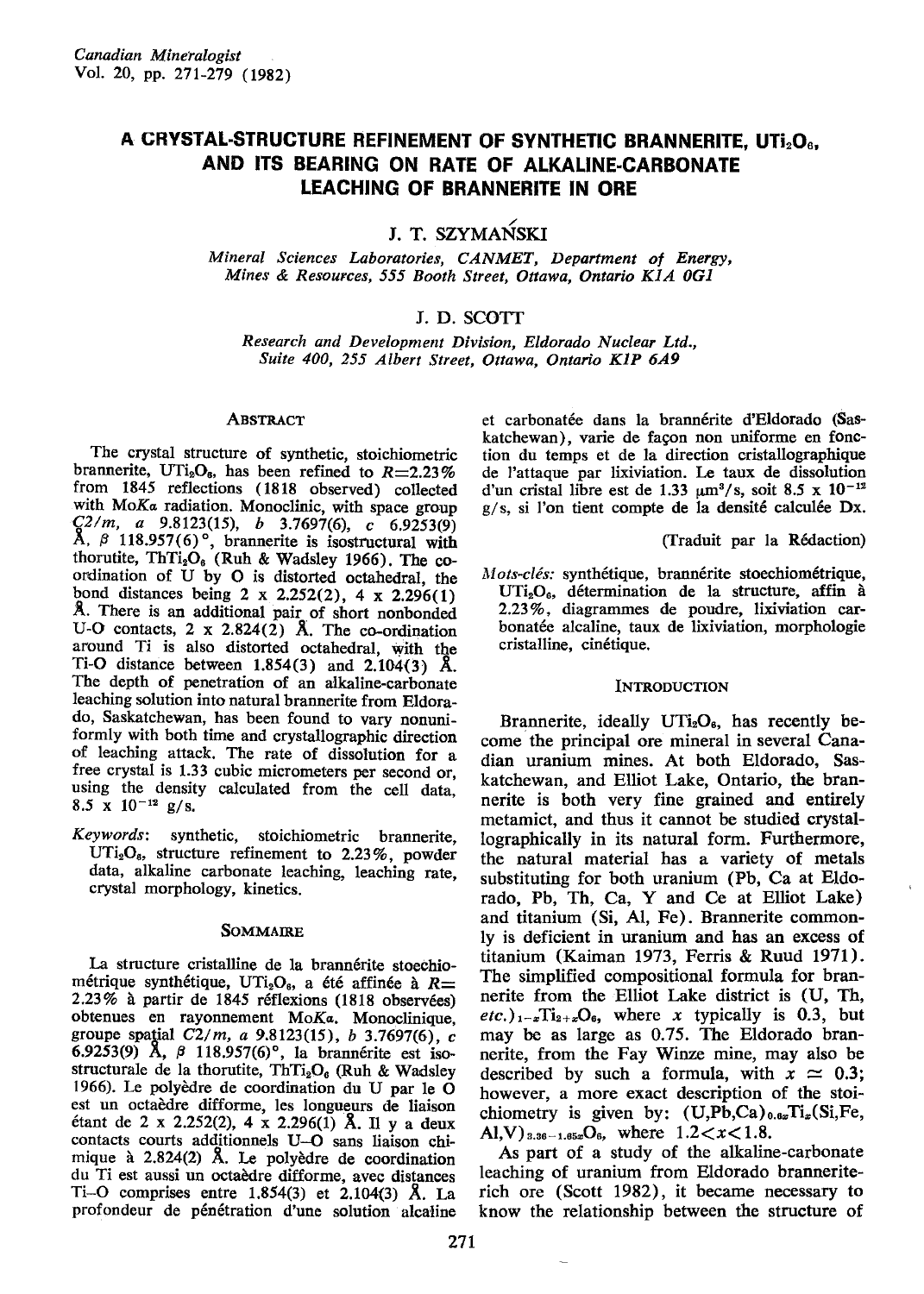brannerite and its morphology, in order to interpret the apparently anomalous observation of two different leaching rates. The crystal structure of the synthetic thorium analogue of brannerie (thorutite,  $ThTi<sub>2</sub>O<sub>6</sub>$ ) is available, but had been solved using rather inaccurate film data, and no morphological information was given (Ruh & Wadsley 1966); it was also incorrectly called brannerite in their publication. The data are sufficiently poor that it was felt necessary to refine the actual  $UTi<sub>2</sub>O<sub>6</sub>$  structure. The synthesis of  $UTi<sub>2</sub>O<sub>6</sub>$  is well documented (Kaiman 1959, Patchett & Nuffield 1960, Hughson 1974); the crystals used to determine the structure were grown by a cryolite-fusion technique, by Dr. G.M. Anderson of the Department of Geology, IJniversity of Toronto.

#### EXPERIMENTAL

Examination of a well-formed crystal with an optical goniometer, and confirmation of the forms observed with precession photography, revealed the following morphology: crystal aci' cular in  $b$ , tabular in  ${20\overline{1}}$  and bounded in  ${100}$ ,  ${001}$  and very narrow  ${40\overline{1}}$ , terminated by  $\{110\}$  and  $\{11\overline{1}\}$ . A second smaller crystal, showing all these forms, was cut with a knife to give a flat tablet, elongate in  $b(0.16 \text{ mm})$ , tabular in  $\{20\bar{1}\}$  (0.088 mm wide) and 0.032 mm thick. It was mounted in a general orientation on a 4-circle diffractometer. Cell dimensions were obtained from a least-squares refinement of the fitted 2 $\theta$ ,  $\chi$  and  $\omega$  values (Busing 1970) of 158 reflections in the range  $86 > 20$  $50^\circ$ ; they are given in Table 1.

Intensity data were collected using graphite-

TABLE I. CRYSTAL DATA

| Synthetic brannerite. UTi, O <sub>c</sub> .                                                                                                                                         |
|-------------------------------------------------------------------------------------------------------------------------------------------------------------------------------------|
| Formula weight: $UTi206 = 429.83$                                                                                                                                                   |
| Crystal system: monoclinic                                                                                                                                                          |
| Systematic absences: $h k \ell$ , $h + k = 2n + 1$                                                                                                                                  |
| Cell dimensions: $\alpha = 9.8123(15)$ , $b = 3.7697(6)$ , $\sigma = 6.9253(9)$ Å                                                                                                   |
| $B = 118.957(6)$ <sup>o</sup>                                                                                                                                                       |
| Space group: $C2/m$ (#12)                                                                                                                                                           |
| Linear absorption coefficient: $\mu$ (Mo <i>K</i> $\alpha$ ) = 375.6 cm <sup>-1</sup>                                                                                               |
| Density: $D_{\text{calc.}} = 6.37$ Mg m <sup>-3</sup> , $D_{\text{obs.}}$ not measured, but Patchett &                                                                              |
| Nuffield (1960) give 5.35 Mg m <sup>-3</sup> .                                                                                                                                      |
| Intensity Data: 2 segments of data $(\pm h, k, \ell, \pm h, k, \ell)$ collected to<br>$2\theta = 120^\circ$ , averaged to give 1845 reflections,<br>1818 with $I > 1.65\sigma(I)$ . |
|                                                                                                                                                                                     |

monochromated Mo $K_{\alpha}$  radiation and a  $\theta$ -2 $\theta$ scan. The peak width was 1.7° plus the  $\alpha_1-\alpha_2$ dispersion, and was scanned at a rate of  $2^{\circ}$ / minute in  $2\theta$ . Backgrounds were counted for 3O seconds on either side of the peak Three standards \ryere measured every 5O reflections to maintain a check on crystal alignment and instrument stability. The minor variations obseryed were used to correct the data using a linear scaling procedure. The hemisphere of data with k positive was collected to  $2\theta = 120^{\circ}$ in two segments,  $\pm hkl$  and  $\pm hk\overline{l}$ . The data were corrected for absorption using a Gaussian integration procedure with a grid of  $10x10x10$ points (Gabe & O'Byrne 1970). The two segments were averaged to produce 1845 unique reflections, of which only 27 were considered "unobserved" on the criterion  $I_{obs} > 1.65\sigma(I)$ . The absorption-correction factors varied between 2.77 and 12.69, and the overall agreement factor between the intensities of the two segments  $(\Sigma(I-I)/\Sigma\overline{I})$ , was 1.90%.

The starting co-ordinates for the refinement were taken from those of ThTi<sub>2</sub>O<sub>6</sub> (Ruh & Wadsley 1966). The structure refined to  $R =$ 12.8% isotropically and  $R = 2.23\%$  anisotropically using space group  $C2/m$ . In the latter refinement, an isotropic extinction parameter was included (Larson 1970). The scattering curves were prepared from the coefficients given by Cromer & Mann (1968) for the neutral atomis species U, Ti and O. These were corrected for dispersion using the real and anomalous coefficients given by Cromer & Liberman (1970). The final difference-synthesis was featureless throughout. A refinement was attempted using scattering curves for the charged species  $U^{4+}$ and  $Ti^{4+}$ , taken from the same source, and for  $O^{2-}$ , taken from Suzuki (1960). The residual remained unchanged, the positional parameters changed by a maximum of  $0.1\sigma$ , and the thermal parameters, by a maximum of  $0.5\sigma$ . There is notling to choose between the two models from the point of view of crystallographic refinement, and the refined positional and thermal parameters given in Table 2 are for the "neutral atoms" model. Observed  $(10 \times F_o)$  and calculated (10 x  $F_c$ ) structure factors are given in

TABLE 2. POSITIONAL AND THERMAL PARAMETERS (x100) WITH STANDARD DEVIATIONS

| Atom                 | site                       | point<br>symmetry       |                                                         |                                                         |                                                        | u <sub>22</sub>                                        | ບາງ                                                    | $\mathsf{u}_{12}$ |                                                       | $\mathsf{u}_{23}$ |
|----------------------|----------------------------|-------------------------|---------------------------------------------------------|---------------------------------------------------------|--------------------------------------------------------|--------------------------------------------------------|--------------------------------------------------------|-------------------|-------------------------------------------------------|-------------------|
| 0(1)<br>0(2)<br>0(3) | 2α<br>4i<br>42<br>4i<br>41 | 2/m<br>m<br>m<br>m<br>m | 0.82356(4)<br>0.97718(22)<br>0.65272(24)<br>0.28053(26) | 0.39107(6)<br>0.30828(31)<br>0.10530(33)<br>0.40531(38) | 1.292(5)<br>0.429(10)<br>0.48(5)<br>0.75(5)<br>1.16(6) | 0,387(4)<br>0.492(10)<br>1.57(5)<br>0.92(6)<br>0.48(5) | 0.654(4)<br>0.548(10)<br>0.56(5)<br>0.71(5)<br>1.44(7) |                   | 0.685(4)<br>0.278(8)<br>0.30(4)<br>0.10(4)<br>0.98(6) |                   |

The anisotropic temperature factors are expressed:  $T = \exp[-2\pi^2(U_{11}a^{*2}h^2 + ... 2U_{13}a^{*}c^{*}h\ell)]$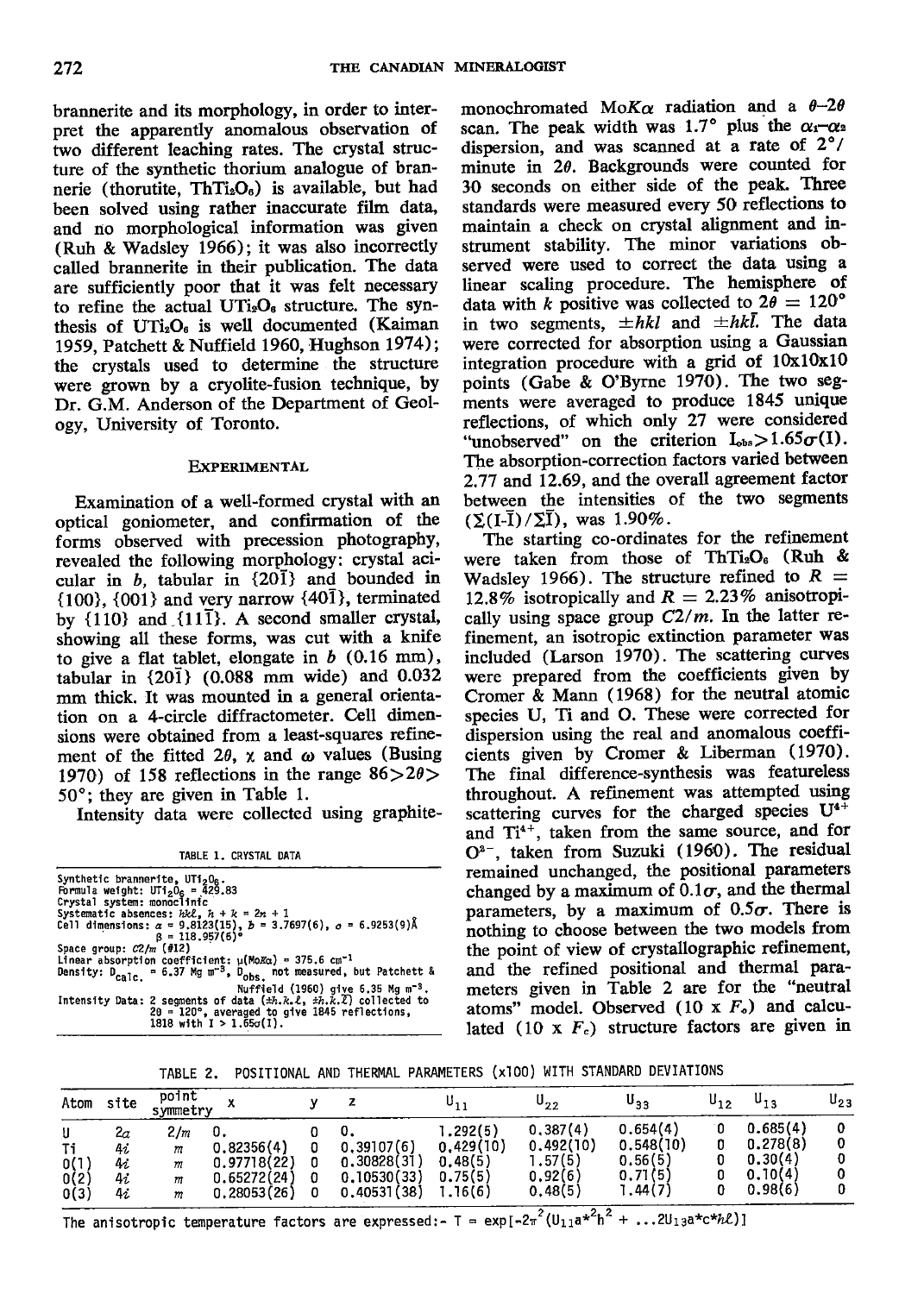Table 3, available at a nominal charge from the Depository of Unpublished Data, CISTI, National Research Council of Canada, Ottawa, Ontario K1A 0S2.

Because the natural material is generally deficient in U and has an excess of Ti (Kaiman 1973), the population parameter of U was varied in an attempt to find any significant nonstoichiometry in the crystal examined. The refined parameter actually *increased* by 1.7%  $(4\sigma)$ , a result that cannot be considered meaningful and that is probably affected by the very strong correlation between this parameter and the extinction parameter and scale factor. The residual decreased negligibly, and it must be accepted that the synthetic brannerite used was stoichiometric, particularly in view of the microprobe analysis carried out. The bond lengths and angles resulting from this refinement are given in Table 4. The structure of synthetic brannerite, projected on the  $a-c$  plane, is illustrated in Figure l, whereas the uranium and titanium co-ordination octahedra are illustrated in Figures 2 and 3, respectively.

TABLE 4. BOND LENGTHS AND ANGLES WITH STANDARD DEVIATIONS.

| 1) Coordination of U:<br>(a) bond lengths, (Å).                        |                                                  |                                               |                                                                 |                        |
|------------------------------------------------------------------------|--------------------------------------------------|-----------------------------------------------|-----------------------------------------------------------------|------------------------|
| $0(1)^2$ , $0(1)^9$<br>$0(2)^5$ , $0(2)^{12}$                          | $2.252(2)$ ; $0(2)^6$ , $0(2)^{11}$<br>2.296(1); | $10(3)$ $. 0(3)$ <sup>10</sup>                | 2.296(1)<br>$2.824(2)$ ]                                        |                        |
| The above pairs of atoms are centrosymmetrically related               |                                                  |                                               |                                                                 |                        |
| through the origin, (U position).                                      |                                                  |                                               |                                                                 |                        |
| $(b)$ bond angles, $(°)$ .                                             |                                                  |                                               |                                                                 |                        |
| 0(2)5                                                                  | 0(2)6                                            | 0(3)                                          |                                                                 |                        |
| $0(1)^2$ 92.76(7)                                                      | 92,76(7)                                         | 63,52(8)                                      |                                                                 |                        |
| $0(2)^5$ —                                                             | 110.35(6)                                        | 60.80(4)                                      |                                                                 |                        |
| $0(2)$ <sup>6</sup>                                                    |                                                  | 60.80(4)                                      |                                                                 |                        |
| 2) Coordination of Ti:                                                 |                                                  |                                               |                                                                 |                        |
| (a) bond lengths, $(\tilde{A})$                                        |                                                  |                                               |                                                                 |                        |
| 0(1)<br>1.854(3)<br>0(1)7<br>2.053(2)                                  | ï.                                               | $0(3)^3$<br>$0(3)^{4}$                        | 1.944(1)<br>1.944(1)                                            |                        |
| 0(2)<br>1.875(2)                                                       | ţ.<br>$\ddot{\phantom{a}}$                       | $0(3)^8$                                      | 2.104(3)                                                        |                        |
| (b) bond angles, (°).                                                  |                                                  |                                               |                                                                 |                        |
| 0(1)7                                                                  | 0(2)                                             | 0(3)3                                         | $0(3)^n$                                                        | $0(3)$ <sup>8</sup>    |
| O(1)<br>78,23(9) 96.83(10)                                             |                                                  | 104.16(9)                                     | 104.16(9)                                                       | 159.79(7)              |
| $0(1)^{7}$                                                             | 175.06(12)                                       | 94.14(6)                                      | 94.14(6)                                                        | 81.56(9)               |
| 0(2)                                                                   |                                                  | 87.04(6)                                      | 87.04(6)                                                        | 103.38(10)             |
| $0(3)$ <sup>3</sup>                                                    |                                                  |                                               | 151.55(12)                                                      | 77.19(9)               |
| $0(3)^4$<br>ģ,                                                         |                                                  |                                               |                                                                 | 77.19(9)               |
| 3) Coordination of oxygens, (°).                                       |                                                  |                                               |                                                                 |                        |
| (a) Angles around $0(1)$ :                                             |                                                  |                                               | $(b)$ Angles around $0(2)$ :                                    |                        |
|                                                                        | 139.65(8)                                        |                                               | $T_1^* - 0(2) - 0^3$                                            | 116.60(6)              |
| $T_1^4 = 0(1) - U^1$<br>$T_1^4 = 0(1) - T_1^7$<br>$U^1 = 0(1) - T_1^7$ | 101.77(10)<br>118.58(11)                         |                                               | $T1 - 0(2) - 0^4$<br>$U^3 - O(2) - U^4$                         | 116,60(6)<br>110.35(9) |
| $(c)$ Angles around $0(3)$ :                                           |                                                  |                                               |                                                                 |                        |
| $U - 0(3) - T15$                                                       | 94.63(6)                                         |                                               | $T15 - 0(3) - T16$ 151.55(17)                                   |                        |
| $U - 0(3) - T1^6$<br>$-0(3) - 718$<br>u                                | 94.63(6)<br>96.33(9)                             |                                               | T1 <sup>5</sup> -0(3) – T1 <sup>8</sup><br>$T1^6 - 0(3) - T1^8$ | 102.82(9)<br>102.82(9) |
|                                                                        |                                                  |                                               |                                                                 |                        |
| Above superscripts indicate the following equivalent positions:        |                                                  |                                               |                                                                 |                        |
| ı:<br>1+x, y, z<br>2:<br>-1+x, y, z                                    | 5:<br>6:                                         | $-3x+x$ , $3x+y$ , Z<br>$-35+x$ , $-35+y$ , Z | 9:<br>1-x, -y, -z<br>10:<br>$-x, -y, -z$                        |                        |
| 3:<br>$-5+x$ , $-5+y$ , $z$<br>4:                                      | 7:                                               | 2-x, -y, 1-z                                  | 11:<br>$\frac{1}{2} - x$ , $\frac{1}{2} - y$ , $-2$             |                        |
| $\frac{1}{2}$ + $x$ , $-\frac{1}{2}$ + $y$ , $z$                       | 8:<br>$1-x, -y, 1-z$                             |                                               | 12:<br>$\frac{1}{2} - x - \frac{1}{2} - y - z$                  |                        |

#### POWDER PATTERN OF BRANNERITE

Most brannerite specimens give no powderdiffraction pattern, or at best only a few diffuse lines because of the generally metamict nature of the natural material (Pabst 1954, Patchett & Nuffield 1960). Ignited natural brannerite and synthetic brannerite give a good diffraction pattern, which has been indexed by Patchett & Nuffield (1960) on the basis of their monoclinic cell. This is close to the one given here, apart from a surprising difference of  $1/2$ ° in  $\beta$ . In view of the much greater precision in the present data on the unit cell, we have calculated a fully indexed powder-pattern as far as  $d = 1.30$  Å (Table 5). This was obtained from the computer program POWGEN (Hall & Szymariski 1975), which calculates the equivalent powder-diffraction intensities on the basis of observed single-crystal-diffractometer intensities. It can be seen that there are minor differences in indexing of lines, and some differences in intensities. For comparison, the earlier pattern of Pabst (1954) is included, as the latter shows better agreement with ours at high d-values.

#### ELECTRON-MICROPROBE ANALYSES

Several crystals of synthetic  $UTi<sub>2</sub>O<sub>6</sub>$  were mounted in polished sections and analyzed under the following conditions (Mr D.R. Owens, analyst): accelerating voltage 20 kV; specimen current  $\simeq 0.03 \mu A$ ; counting period 10 seconds; standards and X-ray lines: synthetic  $UO<sub>2</sub>$  for UM $\alpha$ , synthetic TiO<sub>2</sub> for TiK $\alpha$ . The microprobe analysis showed the synthetic brannerite to be homogeneous and stoichiometric to within the limits of accuracy of the system, and resulted in the formula  $U_{1.01}Ti_{1.99}O_6$ , based on 6 atoms of oxygen.

Representative crystals of the Fay Winze brannerite used in the leaching studies, together with their enclosing chlorite gangue, were also analyzed (Table 6). The analyses were done at 20 kV with a specimen current of 0.03  $\mu$ A  $(Mr. P. Carrière, analyst).$  The following emission lines and standards were used, in addition to those named above: Fe $K_{\alpha}$ , hematite; Ca $K_{\alpha}$ and  $SiK\alpha$ , synthetic rare-earth standard REE3; PbL $\alpha$ , PbO; VK $\alpha$ , synthetic V<sub>2</sub>O<sub>5</sub>;  $MgK\alpha$  dolomite; Al $K\alpha$ , chromite standard CHROMGS3; ClK $\alpha$ , NaCl.

#### **DISCUSSION**

The systematic absences found for this structure (hkl,  $h+k=2n+1$ ), are consistent with space groups  $C2/m$ ,  $C2$  or  $Cm$ . The morphology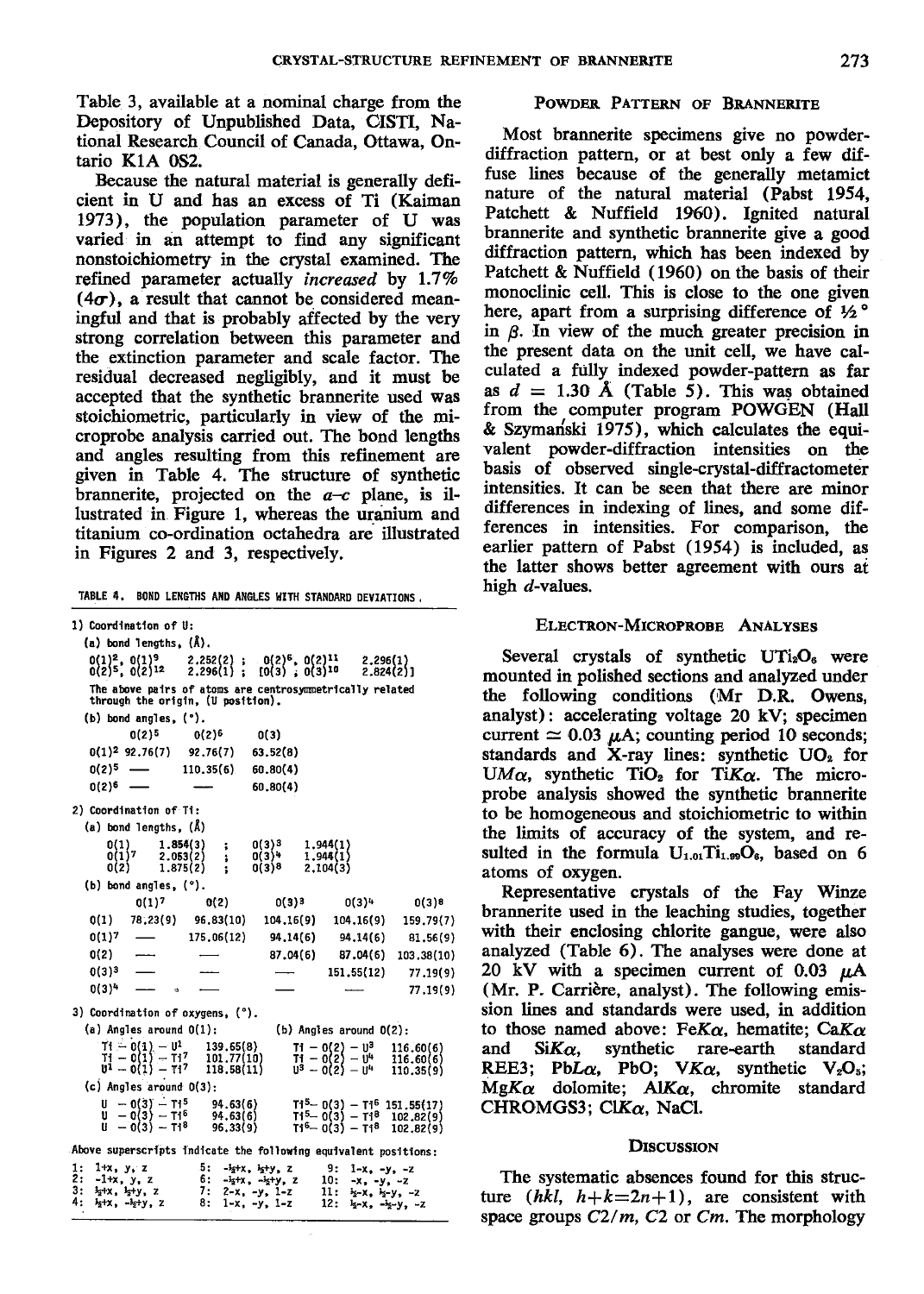

FIG. 1. The structure of brannerite projected on the  $a-c$  plane. The stippled atoms are in the plane  $y =$  $\pm$ 1/2, the rest are at y = 0, 1. The designated atoms are the ones whose co-ordinates appear in Table 2. The non-bonded short contact U-O(3) is indicated by a dashed line.

indicates crystal class  $2/m$ . Refinement of the structure of brannerite was carried out following the example of Ruh & Wadsley (1966) for thorutite, in space group  $C2/m$ . When refinement was complete, examination of the thermal parameters, especially a comparison of  $U_{22}$  with  $U_{11}$  and  $U_{33}$ , indicated no untoward thermal vibrations, which could have been an indication of atoms not quite lying in the mirror plane' and hence reducing the structure to a lowersymmetry space group. The final residual of  $2.23\%$  and a generally featureless final difference-synthesis were taken as confirmation of the correctness of the choice of space group. No attempt was made to lower the symmetry and continue refinement.

Only a qualitative comparison of the present refinement with the refinement of the isostructural thorutite (Ruh & Wadsley 1966) can be made. The latter was carried out using rather poor Weissenberg-film data (h0l to h5l, with no cross-correlating data for scaling purposes). The heavy-metal-oxygen bond lengths are very comparabie if one bears in mind that the dif' ference in metal radii between  ${}^{vr}Th^{4+}$  and  ${}^{vt}U^{4+}$ 

is about 0.05 Å (Shannon 1976):  $2x2.36(5)$ ,  $4x2.35(4)$  Å for Th-O,  $2x2.252(2)$ ,  $4x2.296$ (l) A for U-O. For Ti-O, there should be no difference between the structures and indeed, to within about one standard deviation, the bond lengths are the same: for thorutite and brannerite,  $Ti-O(1) = 1.83(4), 1.854(3); Ti-O(1)<sup>7</sup> =$ 2.06(4), 2.053(2); Ti-O(2) = 1.83(5), 1.875 (2); Ti-O(3)<sup>s</sup> = 1.94(7), 1.944(1); Ti-O(3)<sup>s</sup>  $= 2.20(7)$ , 2.104(3) Å, respectively.

The structural relation of thorutite,  $T h Ti<sub>2</sub>O<sub>6</sub>$ , to anatase,  $TiO<sub>2</sub>$ , in terms of metal-oxygen polyhedra has been discussed by Ruh & Wadsley (L966), and the same relationship holds for brannerite and anatase. Anatase is often found as an alteration coating on brannerite (Pabst 1954, Pabst & Stinson 1960). It is not surprising, iherefore, to find that anatase is one of the products of alkaline-carbonate leaching of brannerite. It is worth noting that the metamorphic recrystallization of a naturally formed'al' teration layer of anatase (e.g., see Figure  $52-18$ of Ruzicka & Littlejohn 1982) will severely inhibit the alkaline leaching of the underlying brannerite.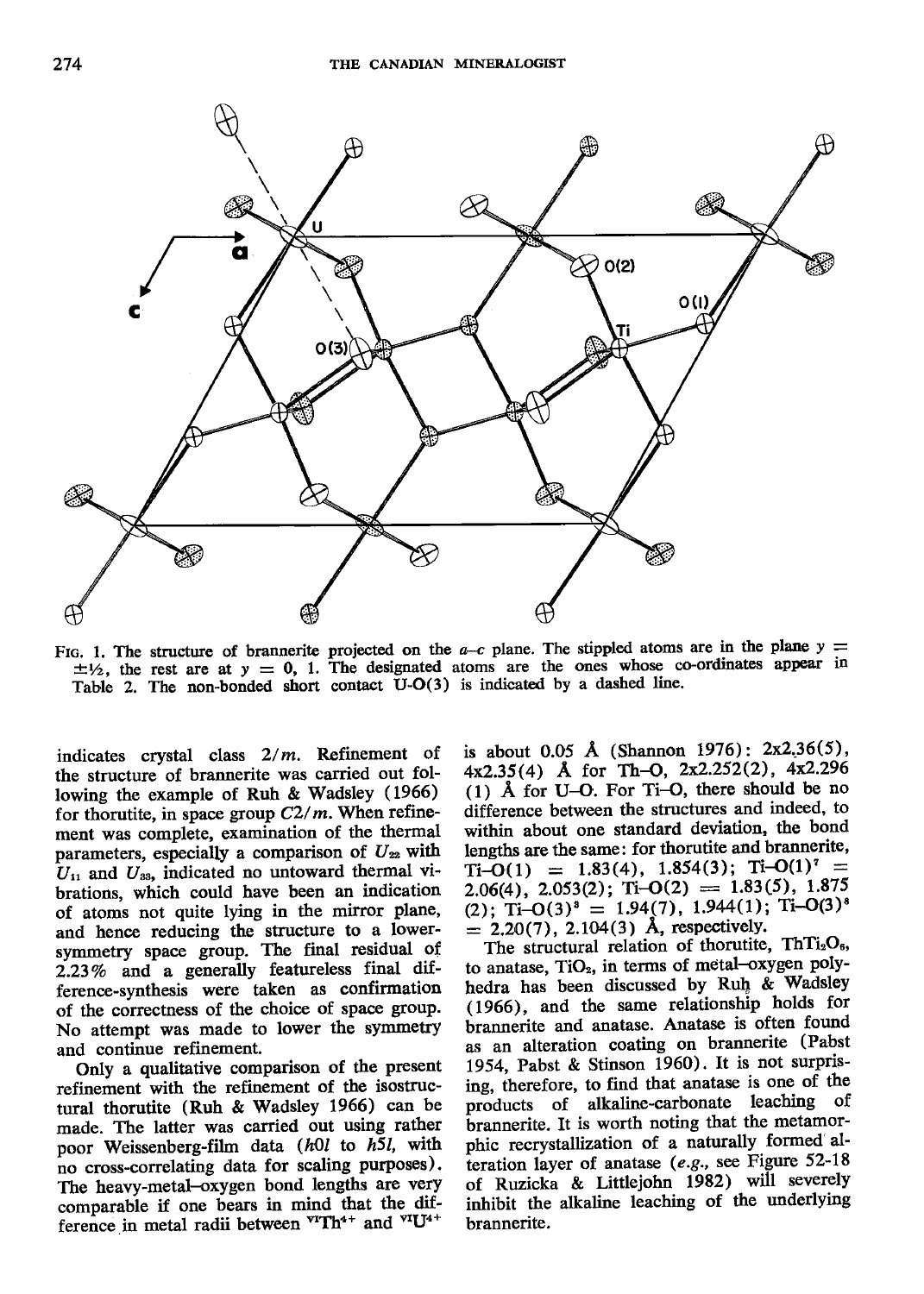

FIG. 2. The co-ordination octahedron around uranium, showing bond lengths and non-bonded distances. The non-bonded U-O(3) short contact is indicated by the heavy solid line. U is at a centre of symmetry and the crystallographic mirror is through  $O(1)$ , U,  $O(3)$ .



FIG. 3. The distorted octahedral co-ordination of oxygen atoms around titanium. The ellipsoids are drawn at 95% probability (Johnson 1965). The legend for equivalent positions is given in Table 4.

### THE LEACHING OF BRANNERITE

The foregoing research was originally undertaken in order to explain the observation of two distinct leaching rates for brannerite crystals. It was obvious that the two rates were associated with two different morphological directions; however, there was no correlation known with the crystal structure and no obvious method of turning the actual measurements of depths of penetration of leachant with time into an overall leaching rate on an ideal free crystal.

Optical goniometry and precession measurements of the synthetic crystals established their cross-sectional morphology as: elongate in  $b$ , bounded by  $\{100\}$ ,  $\{001\}$  anl  $\{20\overline{1}\}$ . Equivalent morphology, with the addition of {010}, was apparent for the larger brannerite crystals in chlorite veins in the O1 ore zone, 32 level, Fay Winze mine; the well-defined monoclinic angle  $(\beta = 119^{\circ})$  observed on such crystals is, in fact, the dominant, characteristic used for their recognition (Ruzicka & Littlejohn 1982). The crystallographic orientation in polished section could therefore be defined for 18 crystals having [O10] normal to the plane of the section (Ti layer normal, Fig. 1), and 12 crystals having  $[001*]$  normal  $(U)$  plane parallel to the section, Fig. 1). The lengths of the associated morphological axes were measured on scanningelectron-microscope (SEM) photographs (Fig. 4), and the relative morphological relationships  $(a' = 1.80c', a' = 0.835b')$  were derived by linear least-squares. It is probable that the  $a'c'$ line does not pass through the origin as the  $a'b'$ line does, because of a real change in morphology between the smaller crystals  $(<10 \mu m$ in  $c'$ ) and the larger ones; nevertheless, all data points were included to give an overall "average" morphological ratio. Since these are relative values, and  $b'$  is known to be the longest morphological axis, an arbitrary "large free crystal" was defined as having  $a' = 83.5 \mu \text{m}$ ,  $b' = 100 \mu \text{m}, c' = 46.4 \mu \text{m}, \beta = 119^{\circ}.$ 

The polished sections were then leached for varying periods of time in an alkaline carbonate solution equivalent to that used in the Eldorado mill,  $(20 \text{ g/L } \text{NaHCO}_3, 35 \text{ g/L } \text{Na}_2\text{CO}_3, 40$  $g/L$  Na<sub>2</sub>SO<sub>4</sub>, 90°C). The depths of penetration of the leachant on crystal sections of known orientation were measured from 4000x SEM photographs taken at O" and 30' tilt (Table 7, Fig. 5). The volume of brannerite dissolved from an ideal free crystal at time  $t$  was taken to be the difference between the original volume of the arbitrary morphological cell given above, and the volume of a cell of dimensions:  $a'' =$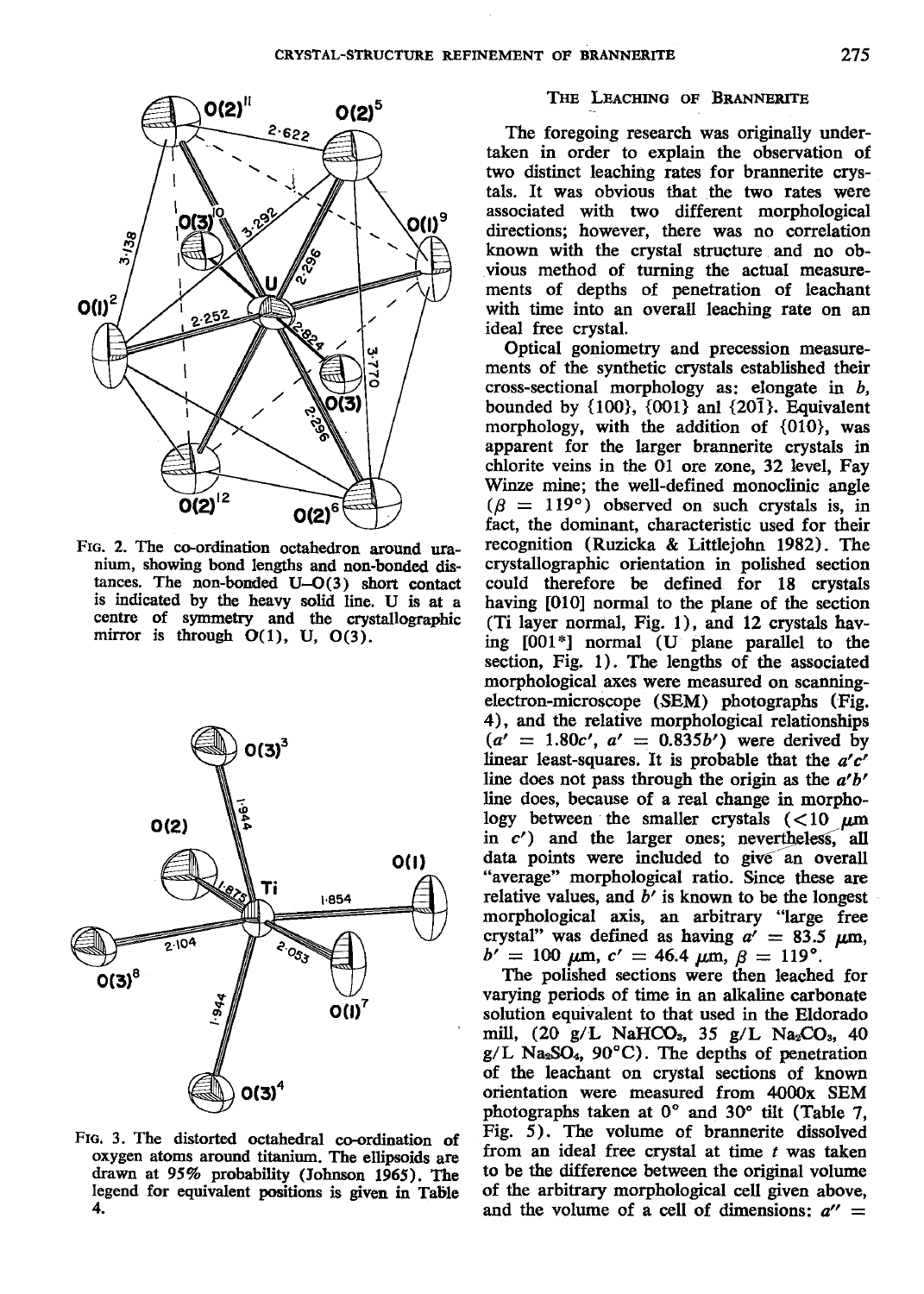TABLE 5. COMPARISON OF POWDER DATA FOR BRANNERITE

| ⋕              | hkl                     | ı<br>$d_{\text{calc.}}$ | 2<br>$\mathbf{d}_{\mathbf{obs}}$ | з<br>$\Gamma_{\text{calc}}$ | 4<br>$I_{obs}$ | 5<br>I<br>obs |
|----------------|-------------------------|-------------------------|----------------------------------|-----------------------------|----------------|---------------|
| 1              | 001                     | 6,060                   | 6.04                             | 51                          | 36             | 30            |
| $\overline{2}$ | 201                     | 4.753                   | 4.74                             | 77                          | 96             | 50            |
| 3<br>4         | 200<br>110              | 4.293<br>3.452          | 4.29<br>3.44                     | 29<br>100                   | 19             | 20            |
| 5              | 202                     | 3.357                   | 3,35                             | 61                          | >100<br>>100   | 100<br>60     |
| 6              | ī11                     | 3.287                   | 3.28                             | 19                          | 13             |               |
| 7              | 002                     | 3,030                   | 3,02                             | 34                          | 36             | 30            |
| 8              | 201                     | 2.902                   | 2.90                             | 44                          | 36             | 50            |
| 9              | $\overline{111}$<br>Ī12 | 2.776                   | 2.77                             | 51                          | 33             | 40            |
| 10<br>11       | 311                     | 2.535<br>2,470          | 2.53<br>2.47                     | 44<br>48                    | 31<br>33       | 40<br>70      |
| 12             | 401                     | 2.427                   | 2.41                             | 18                          | 17             | 20            |
| 13             | 203                     | 2.308                   | 2.303                            | 10                          | 8              |               |
| 14             | 312                     | 2.296                   | 2.292                            | 27                          | 27             |               |
| 15             | 310                     | 2.279                   | 2.276                            | 23                          | 12             | 70            |
| 16<br>17       | 400<br>112              | 2.146<br>2,085          | 2.144<br>2,080                   | 12<br>13                    | 9              | 20            |
| 18             | 403                     | 2.046                   | 2.043                            | 23                          | 7<br>36        | 10<br>40      |
| 19             | 003                     | 2,020                   | 2,015                            | 17                          | 23             | 20            |
| 20             | 313                     | 1.924                   | --                               | 14                          |                |               |
| 21             | ī13                     | 1.913                   | 1.911                            | 16                          | 5              |               |
| 22             | 311                     | 1.905                   | 1,903                            | 31                          | 19             |               |
| 23<br>24       | 020<br>021              | 1,885<br>1.800          | 1.881<br>1.798                   | 22<br>7                     | 24<br>4        |               |
| 25             | 401                     | 1,771                   | --                               | 3                           |                |               |
| 26             | 221<br>512              | 1,752                   | 1,749                            | 14                          | 8              |               |
| 27             |                         | 1.735                   | 1.732                            | 8                           | 5              |               |
| 28             | 220                     | .726<br>1               | 1,723                            | б                           | 3              |               |
| 29<br>30       | 204<br>511              | 1<br>.712<br>ŀ<br>1,706 | 1.709                            | 15<br>}<br>12               | 20             |               |
| 31             | 404                     | 1<br>.678               | 1.675                            | 5                           | 5              |               |
| 32             | 222                     | 1.644                   | 1.642                            | 20                          | 7              |               |
| 33             | 602                     | 1.635                   | --<br>$\bar{z}$                  | 8                           |                |               |
| 34<br>35       | 513                     | 1.632                   | 1.630                            | 26                          | 19             |               |
| 36             | 113<br>022              | 1,612<br>1,600          | 1.609<br>1.597                   | 23<br>13                    | 18<br>6        |               |
| 37             | 603                     | 1,584                   | $\overline{\phantom{a}}$         | 4                           | -              |               |
| 38             | 221                     | .581<br>1               | 1.578                            | 18                          | 9<br>7         |               |
| 39             | 314                     | 1.572<br>1.563          | 1,569                            | 15                          |                |               |
| 40<br>41       | 510<br>203              |                         | 1,561                            | 14                          | 6              |               |
| 42             | 312                     | .560<br>1<br>J<br>1,556 | 1.558                            | 7<br>}<br>7                 | 6              |               |
| 43             | Ì14                     | 1.499                   | 1.493                            | 8                           | 1 B            |               |
| 44             | 421                     | 1<br>.489               | 1.486                            | 9                           | 3              |               |
| 45             | 223                     | 1,460                   |                                  | 5<br>3                      |                |               |
| 46<br>47       | 514<br>402              | 1.454<br>.451           |                                  |                             |                |               |
| 48             | 600                     | 1<br>1.431              | 1.450<br>1.431                   | 7<br>7                      | 4              |               |
| 49             | 420                     | 1.416                   | 1,415                            | 6                           | $\frac{2}{2}$  |               |
| 50             | 423                     | .386<br>1               | 1.384                            | 13                          | 3              |               |
| 51             | 405                     | .379<br>1<br>J          | 1.376                            | $\overline{3}$<br>}         | 4              |               |
| 52<br>53       | 023<br>712              | .378<br>1<br>.309<br>1  |                                  | 11<br>10                    |                |               |
| 54             | 713                     | J<br>1.303              | 1.308                            | J<br>3                      | 3              |               |
|                |                         |                         |                                  |                             |                |               |

<sup>1</sup>d(calc) values obtained from POWGEN (Hall & Szymański 1975).

<sup>2</sup>d(obs) values from Patchett & Nuffield (1960). <sup>3</sup>I(calc) obtained from converting single-crystal diffractometer intensities, (POWGEN). <sup>4</sup>I(obs) values from Patchett & Nuffield (1960).

 $51(obs)$  values from Pabst (1954). Only reflections indexed in JCPDS 8-2 included.

 $a' - 2d(Ti), b'' = b' - 2d(Ti), c'' = c' 2d(U)$ , where  $V = a''b''c''\sin(180-\beta)$ °, and  $d(Ti)$  and  $d(U)$  are the depths of penetration given in Table 7. The results of these calculations are plotted in Figure 6; from the slope of

|                                             | IABLE O. RESULIS UP MICROPRODE MUNLISES                        |                                                                |              |
|---------------------------------------------|----------------------------------------------------------------|----------------------------------------------------------------|--------------|
| <b>Brannerite</b>                           | 323591<br>wt.%                                                 | 323692<br>wt.%                                                 | synthetic    |
| U<br>Pb<br>Ca<br>Tł<br>\$1<br>Fe<br>Al<br>٧ | 35,16<br>2,02<br>3.99<br>22.00<br>2.67<br>1.95<br>0.19<br>0.70 | 35.10<br>2,12<br>4.52<br>21,47<br>2,33<br>2.13<br>0.30<br>0.75 | 56.4<br>22,3 |
| Total:                                      | 68,68                                                          | 68.72                                                          | 78.7         |
| Chlorite*                                   | 323591<br>wt.%                                                 |                                                                |              |
| S1<br>Mg<br>Fe<br>A1<br>٧<br>Ca<br>C1       | 14,10<br>14,18<br>14.41<br>7.80<br>0.15<br>0.42<br>0.51        |                                                                |              |
| Total :                                     | 51.57                                                          |                                                                |              |
|                                             |                                                                |                                                                |              |

WALLET BEAUTY OF MECHANICAL AUSTROLOGY

\*(Mg<sub>3·58</sub>Fe<sub>1·58</sub>Al<sub>0·85</sub>)<sub>X6·01</sub>(Si<sub>3·08</sub>Al<sub>0·92</sub>)<sub>X4</sub>·<sub>00</sub>0<sub>10</sub>(OH)<sub>8</sub><br>a magnesium clinochlore (V probably substitutes for Fe and Cl is<br>present as CaCl<sub>2</sub> brine inclusions).

this line the rate of dissolution of an ideal free crystal of brannerite suspended in leaching solution was calculated to be 1.33 cubic micrometers per second (between 2 and 48 hours into the leach). It is unfortunate that no method could be devised to obtain the density of the natural crystals used; however, taking the calculated value of the density (Table 1), a dissolution rate of 8.5 x  $10^{-12}$  g/s is obtained.

The practical significance of all of the above work is that the "refractory" nature of brannerite-rich ores in an alkaline leaching solution definitely is not due to the insolubility of brannerite. A free brannerite crystal of maximum dimension 89  $\mu$ m will be completely dissolved in 48 hours; in the mill, the leach runs for 96 hours, and more than 98% of the brannerite crystals observed are less than 50  $\mu$ m in length. The true answer to the "refractory" ore problem has proven to be the total insolubility, combined with the extreme plasticity, of the enclosing chlorite gangue; this aspect of the research will be reported separately (Scott 1982).

#### **ACKNOWLEDGEMENTS**

The authors are indebted to Dr. G.M. Anderson, of the Department of Geology, University of Toronto, for growing the synthetic brannerite crystals, and to Mr. P. Carrière and Mr. D.R. Owens of CANMET, who did the microprobe analyses. We gratefully acknowledge the comments and assistance of the referees, Dr. E.P. Meagher and Prof. Adolf Pabst. It is to this latter referee that special thanks are due for his permission to include the following personal observation about incorrect cells and "structure reports" on brannerite: "Öztunali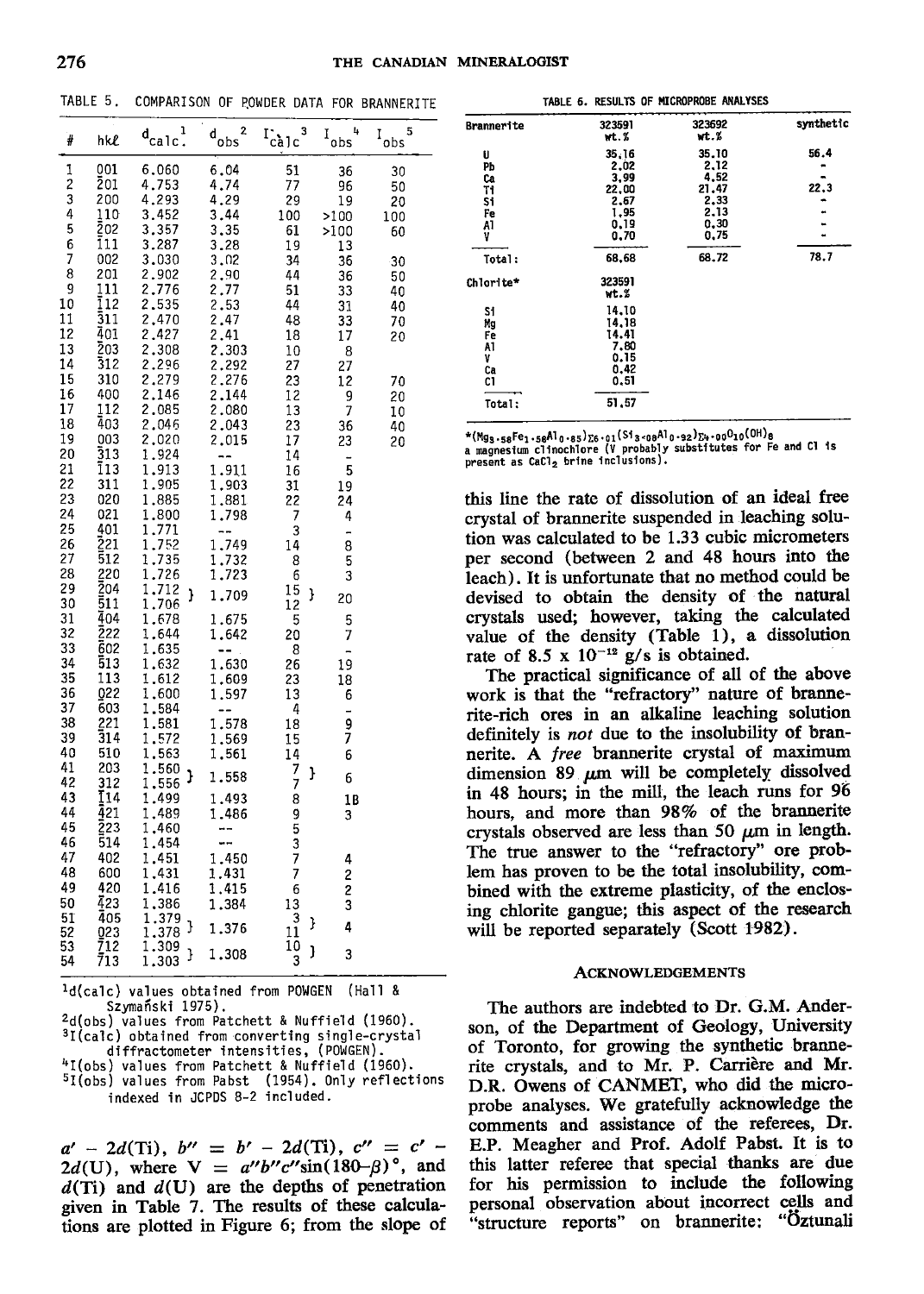

FIG. 4. Morphological axial relationships derived from measurement or lengths, in polished sections, of crystal faces of known index. Each small triangle represents two extremely close measurements, made on different crystals.

(1959): In 1960, Ramdohr visited Stanford, and I saw him at that time. He gave me a copy of Öztunali's dissertation and asked for comment. I wrote to him later, explaining Öztunali's triclinic cell was surely wrong. He had not considered that an orthogonal zone is a clear indication of monoclinic or orthorhombic symmetry. Ramdohr never answered, nor was any correction ever published. ... Karkhanavala (1959) published a lot more ... (misleading information) ... on brannerite, leading to its listing in Crystal Data, 2nd Edition, (1963) as A .8068, i.e., triclinic. I also had some inconclusive correspondence with Karkhanavala. Both the erroneous triclinic cell, plus a misleading

|  |  | <b>BRANNERITE CRYSTALS</b> |  | TABLE 7. DEPTH OF PENETRATION OF LEACH SOLUTION INTO |  |
|--|--|----------------------------|--|------------------------------------------------------|--|
|  |  |                            |  |                                                      |  |

| Polished<br>Section | Leaching Time<br>(hours) | Penetration $(d \text{ nm})$<br>U plane | ×<br>Ti plane |
|---------------------|--------------------------|-----------------------------------------|---------------|
| 323692E             | 2                        | 1.0                                     | 0.1           |
| 323692K             | 4                        | 1.2                                     | 0.5           |
| 323692C             |                          | 1.4                                     | 1.1           |
| 323692B             | 6<br>8                   | 1.5                                     | 1.9           |
| 323591E             | 8                        | 1,5                                     | 1.7           |
| 323592J             | 12                       | $1.9 -$                                 | 3.1           |
| 323692G             | 12                       | $-1.8$                                  | 2.6           |
| 323591A             | 16                       | 2,1                                     | 3.9           |
| 323591B             | $-24$                    | 4.2                                     | 5.0           |
|                     |                          | 4.3                                     | 5.2           |
| 323591F             | 24                       | $5.7**$                                 | 5.3           |
| 323591C             | 48                       | 10.5                                    | 9.5           |
| 323692F             | 72                       | N/A***                                  | <b>N/A***</b> |

\* distance of wall retreat with time; the estimated error is  $0.2 \mu m$  for 2- through 16-hour values, and  $\pm 0.5 \mu m$  for 24 and 48 hours. \*\* Anomalous value, malformed crystal, may be II plane in  $b'o'$  orientation. \*\*\* C 100-um crystals.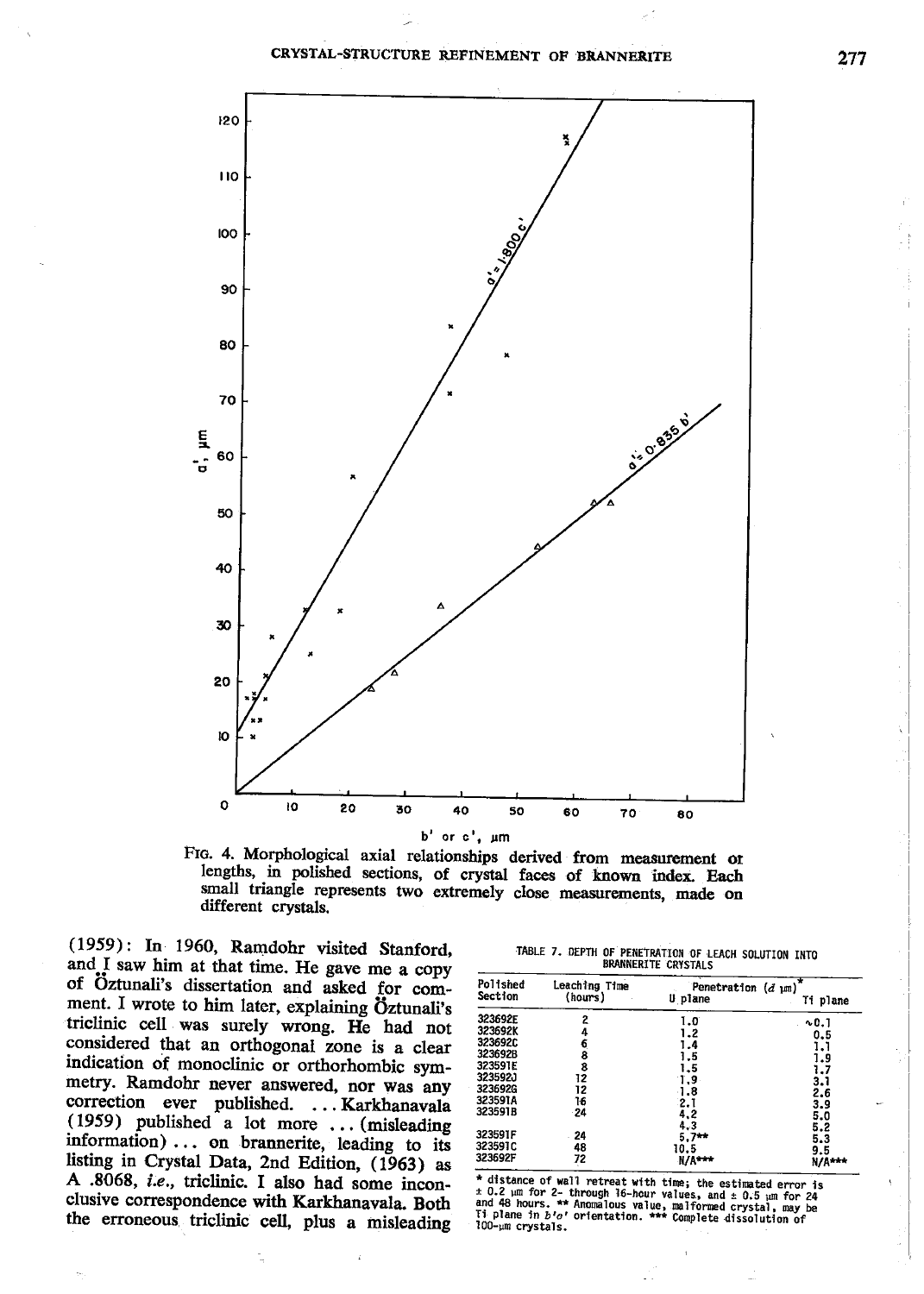

FIG. 5. Depth of penetration of leaching solution with time for the two structurally different planes.



FIG. 6. Volume dissolved with time from a  $b' = 100 \mu m$  free crystal of brannerite.

278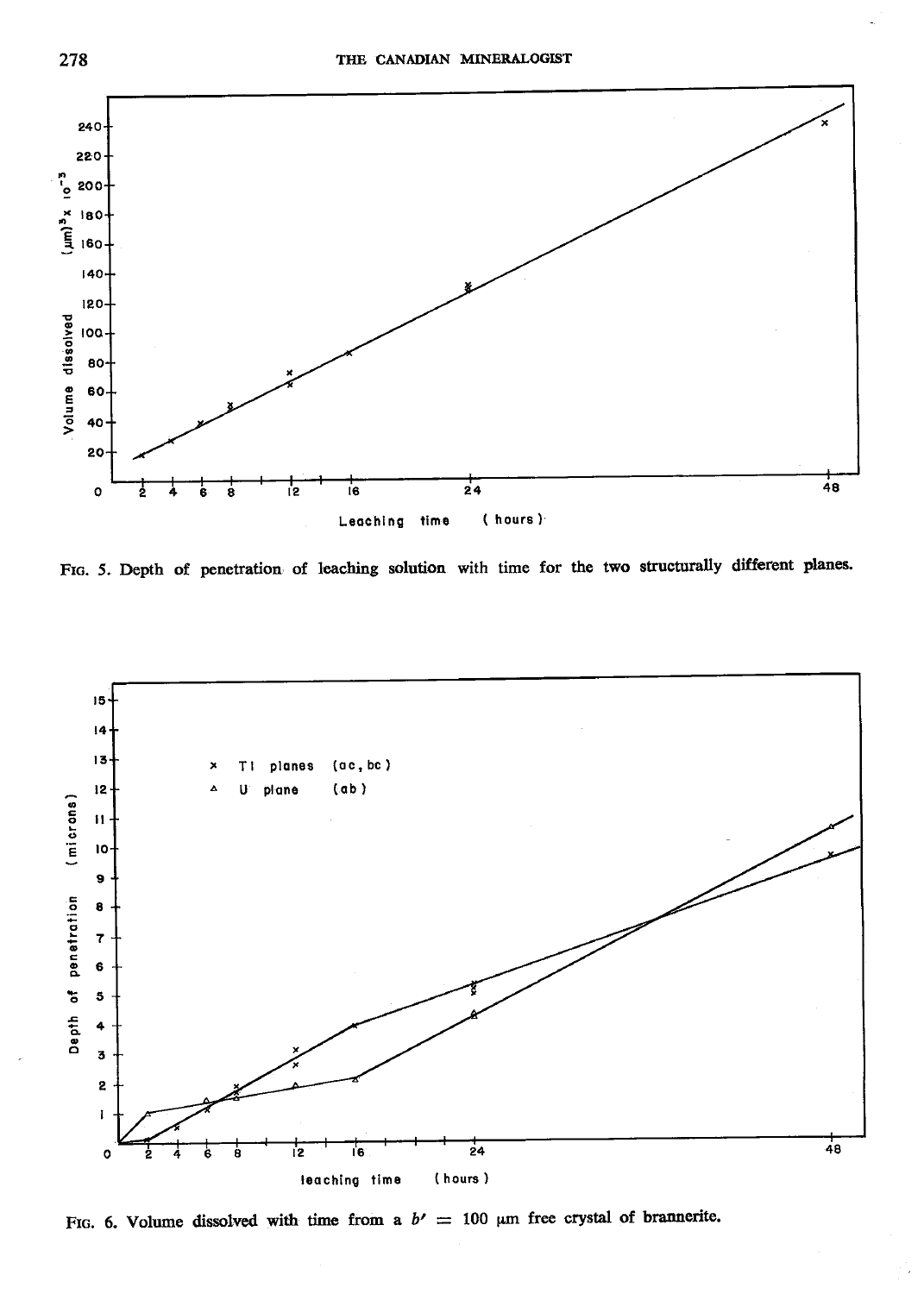statement in brackets and the misnaming of ThTi:Oe are continued in Crystal Data, 3rd Edition [Vol. II: Inorganic compounds], (1973), Maybe it would be well to warn users of Crystal Data about this persistence of errors, long after they have been made known."

#### REFERENcEs

- BusINc, W.R. (1970): Least-squares refinement of lattice and orientation parameters for use in automatic diffractometry. In Crystallographic Computing (F.R. Ahmed, ed.), Munksgaard, Copenhagen.
- CROMER, D.T. & LIBERMAN, D. (1970): Relativistic calculation of anomalous scattering factors for X-rays. I. Chem. Phys. 53, 1891-1898.
- & MANN, J.B. (1958): X-ray scattering factors computed from numerical Hartree-Fock wave functions. Acta Cryst. A24, 32I-324.
- DONNAY, J.D.H. & DONNAY, G., eds. (1963): Crystal Data Determinative Tables (2nd edition). Amer. Cryst. Assoc., Mon. 6.
- & ONDIK, H.M., eds. (1973): Crystal Data Determinative Tables (3rd edition). II. Inorganic Compounds. U.S. Dep. Commerce, Nat. Bur. Standards, Joint Comm. Powder Diffraction Standards. U.S.A.
- FERRIS, C.S. & RUUD, C.O. (1971): Brannerite: its occurrences and recognition by microprobe. Quart. Colarado School Mines 66, 1-35.
- GABE, E.J. & O'BYRNE, T. (1970): An absorption correction program for the PDP-8. Amer. Cryst. Assoc., Summer Meet. Abstr. A4 (translated into FORTRAN aad adapted to CDC computers by Gabe & Szymański).
- HALL, S.R. & SZYMAŃSKI, J.T. (1975): Powder pattern generation from single-crystal data. Amer. Cryst. Assoc., Winter Meet,, Abstr. F13. Now incorporated into the XRAY-76 system of programs [see Stewart et al. (1976)].
- HUGHSON, M.R. (1974): Low temperature synthesis of brannerite. Dep, Energy, Mines & Resources, Mines Branch, Ottawa, Div. Rep. EMT 74-4.
- JOHNSON, C.K. (1965): ORTEP: A FORTRAN thermal ellipsoid plot program for crystal structure illustrations. Oak Ridge Nat. Lab., Oak Ridge, Tennessee Rep. ORNL-3794 [2nd Rev. ORTEP-II addition 1971; modified for use in the Stewart X-RAY system by J.F. Gu6don, S. Hall, P. Richard & S. Whitlow (1974)1.
- KAIMAN, S. (1959): Synthesis of brannerite. Can. Mineral.6, 389-390.
- (1973): Composition of Elliot Lake brannerite. Dep. Energy, Mines & Resources, Mines Branch, Ottawa, Div. Rep. EMT 78-14.
- KARKHANAVALA, M.D. (1959): X-ray and electron diffraction study of brannerite from Rajasthan. l. Sci. Ind. Res. (India) 188, 7-10.
- LARsoN, A.C. (1970): The inclusion of secondary extinction in least-squares refinement of crystal structures. In Crystallographic Computing  $(F.R.$ Ahmed, ed.), Munksgaard, Copenhagen.
- ÖZTUNALI, Ö. (1959): Über die Struktur von Brannerit. Neues Jahrb. Mineral. Monatsh., 187-188.
- PABST, A. (1954): Brannerite from California. Amer, Mineral. 39, 109-117.
- & SrnsoN, M.C. (1960): Brannerite with gold from Plumas County, California. Geol. Soc. Amer Bull. 71, 207l-2072 (abstr.).
- PATCHETT, J.E. & NUFFIELD, E.W. (1960): Studies of radioactive compounds. X. The synthesis and crystallography of brannerite. Can. Mineral. 6, 483490.
- RUH, R. & WADSLEY, A.D. (1966): The crystal structure of ThTi<sub>2</sub>O<sub>6</sub> (brannerite). Acta Cryst. 2r, 974-978.
- RUZICKA, V. & LITTLEJOHN, A.L. (1982): Notes on mineralogy of various types of uranium deposits and genetic implications. In Current Research (Part A), Geol. Surv. Can. Pap. 82-1A, 34t-349.
- SCOTT, J.D. (1982): Mineralogical applications in optimizing the carbonate leaching of uranium ores. Proc. XIV Int.. Mineral Proc, Congr. (im press).
- SHANNON, R.D. (1976): Revised effective ionic radii and systematic studies of interatomic distances in halides and chalcogenides. Acta Cryst. A32, 751-767.
- STEWART, J.M., MACHIN, P.A., DICKINSON, C.W., AMMON, H.L., HECK, H. & FLACK, H. (1976): The X-RAY system of crystallographic programs. Univ. Maryland Comp. Sci. Ctr, Tech. Rep. TR-446.
- SUZUKI, T. (1960): Atomic scattering factor for  $Q^{2-}$ . Acta Cryst. 13, 279.
- Received February 1982, revised manuscript accepted March 1982.